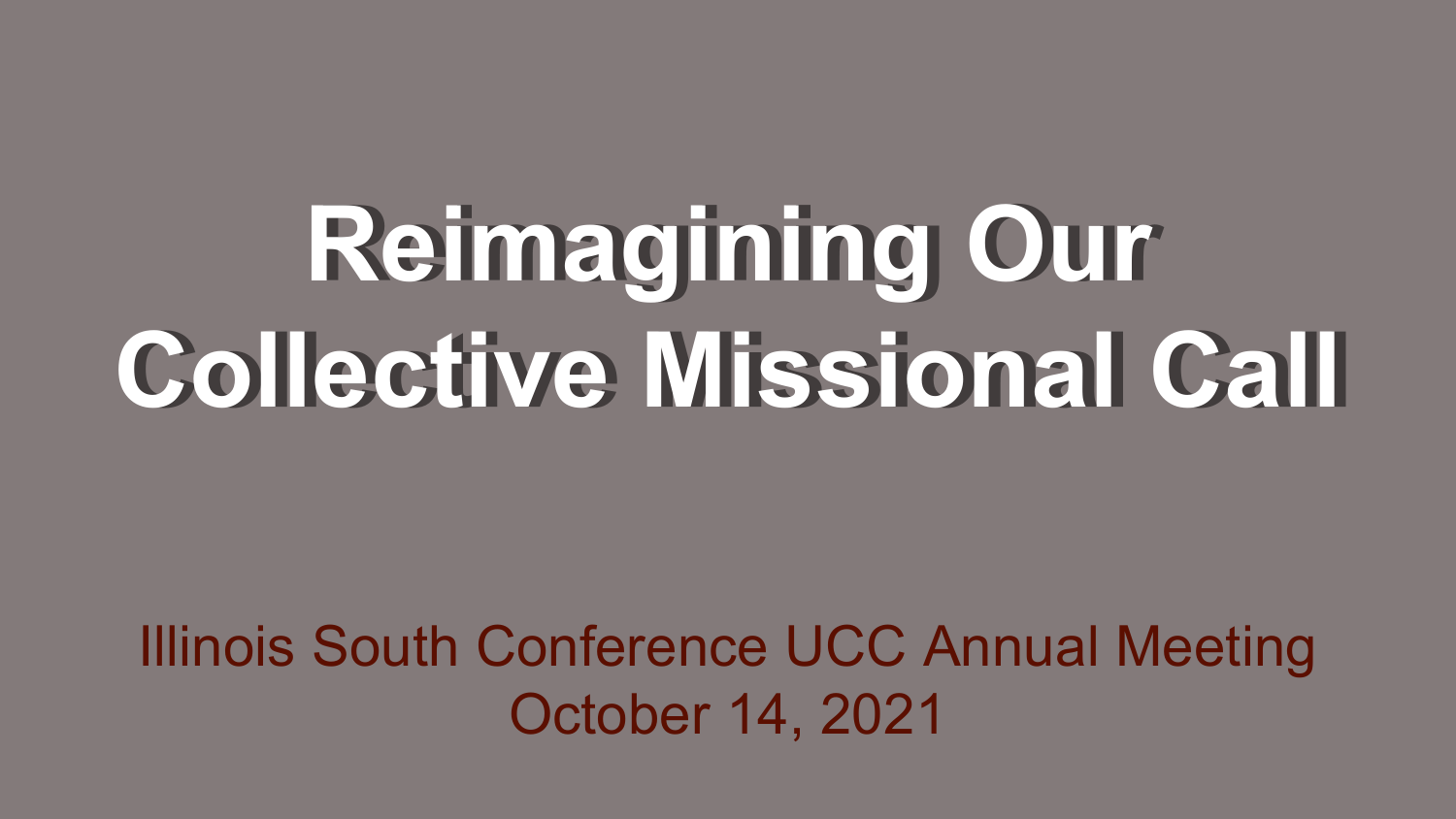## **Intro to Mission**

- **Vision:** The ministry's ultimate goals
- **Mission:** What the ministry does; vision in action
- **Purpose:** Why the ministry exists



### *Is "mission" the most helpful / appropriate word?*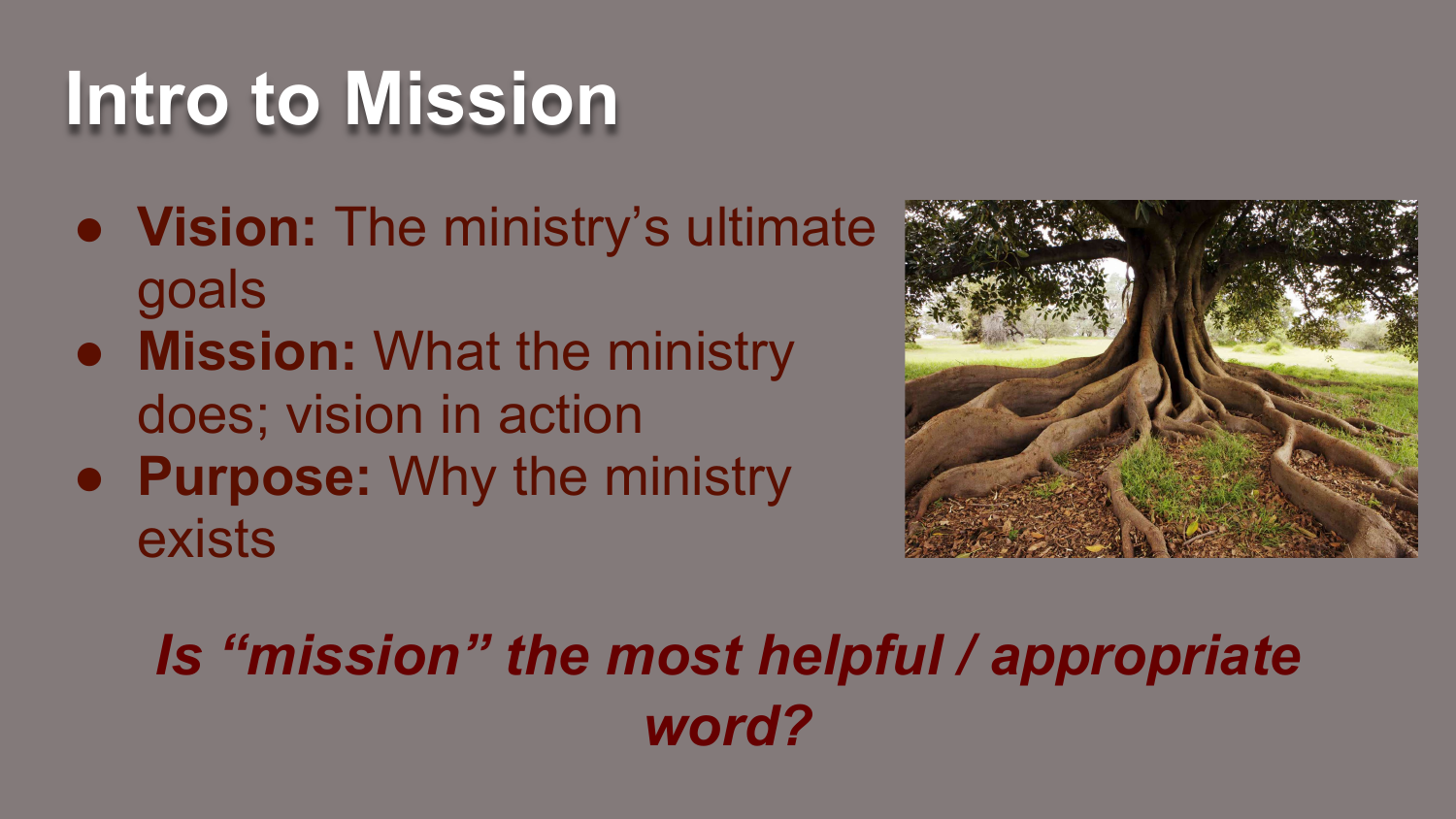**Tensions in the Who We Are and the What We Do**

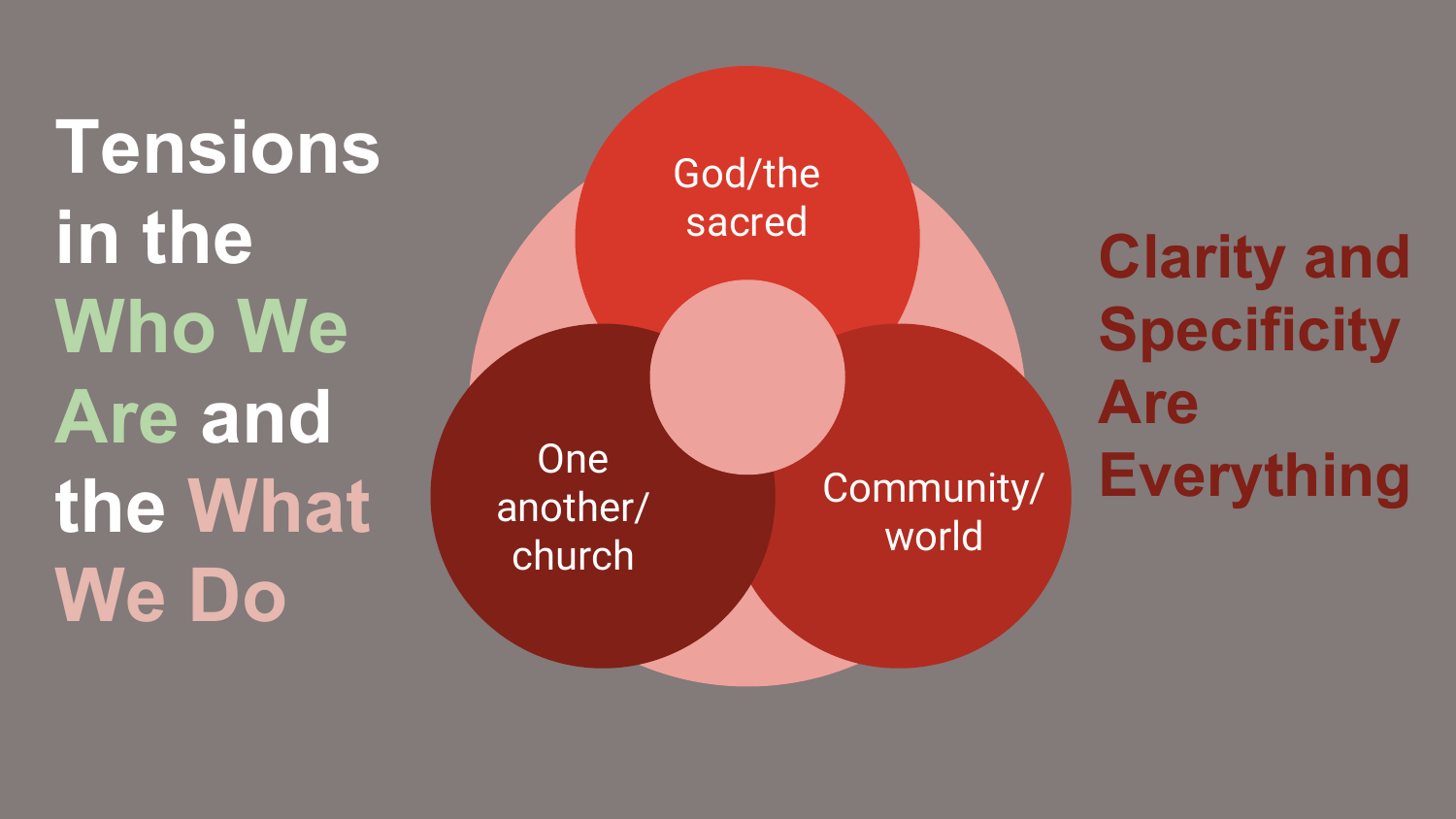### **UCC Research on Mission**



Source:[www.ucc.org/ research](http://www.ucc.org/research)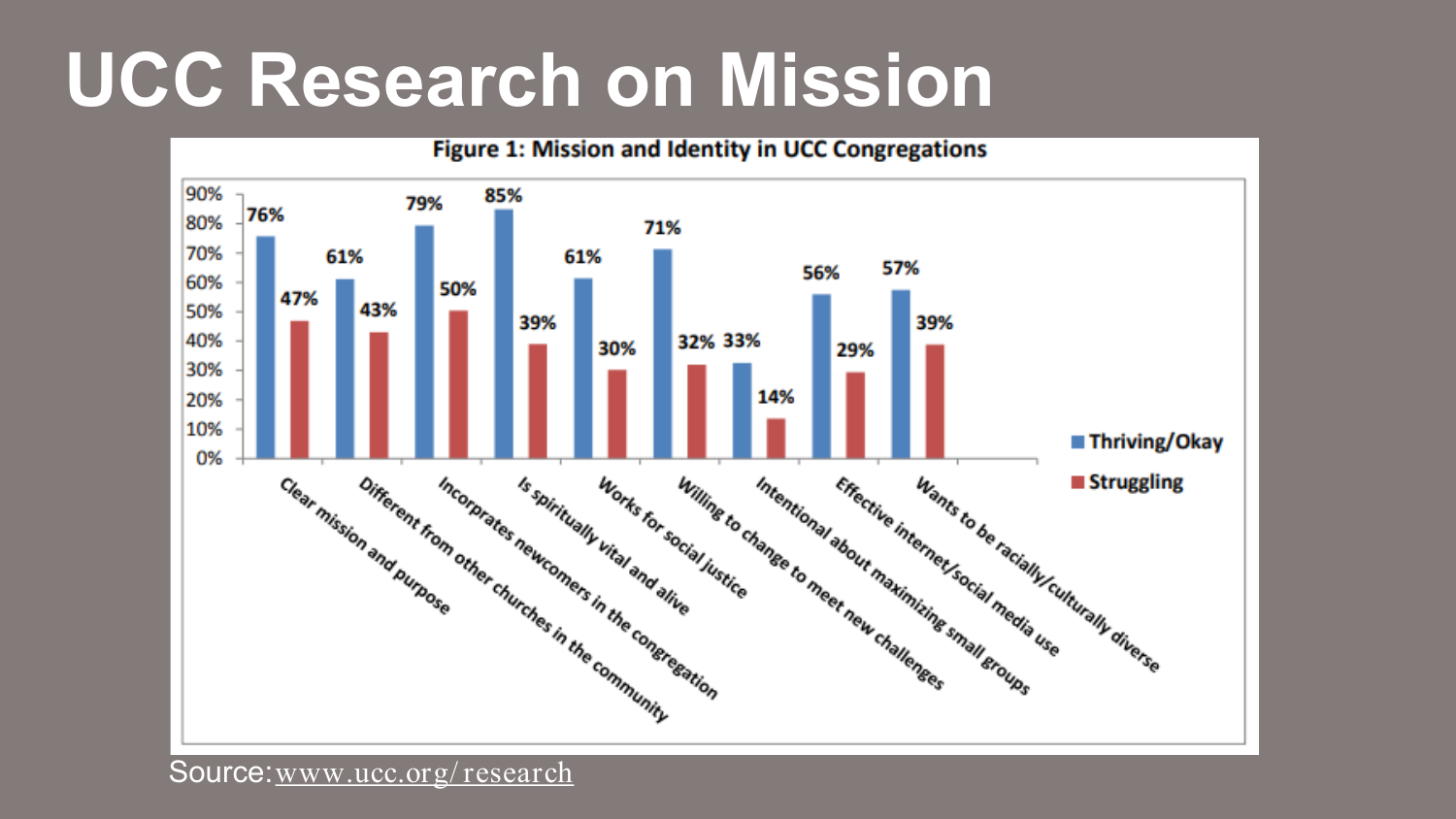## **UCC Research on Mission (cont.)**

### **Engaging [Spirituality: Faith](http://www.uccfiles.com/pdf/Strategic-Visioning-Task-Force-Survey-Summary-Report.pdf) and the Future** - Surveys and Focus Groups with People under 40

- Self-identify as highly spiritual and experience the divine most through music and/or art, spending time with family or friends, spending time outdoors/in nature, serving their communities/helping people directly
	- Do not tend to be dogmatic; seek out texts and practices from a variety of traditions
- Pray/meditate regularly
-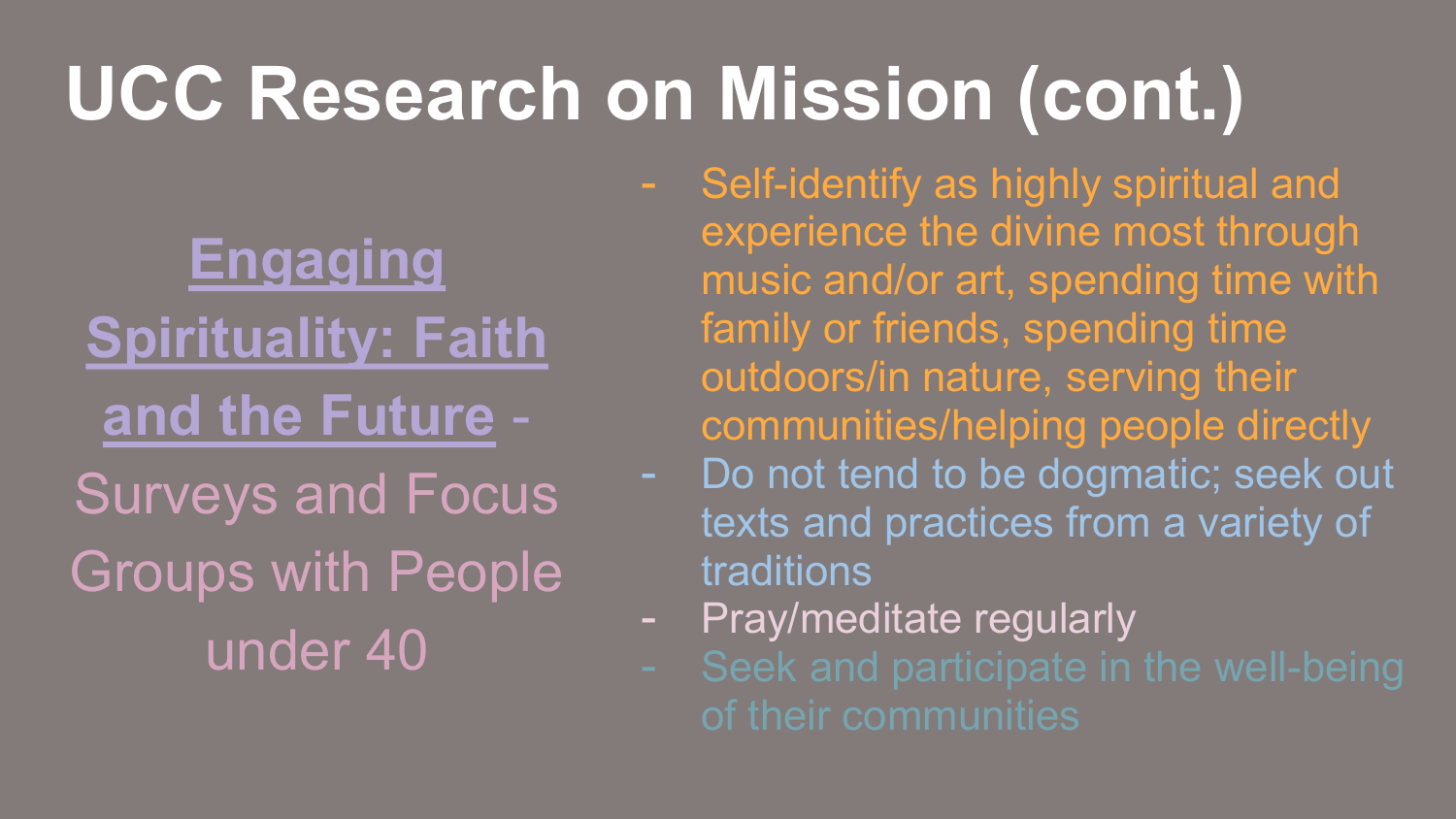### *Engaging Spirituality: Faith and the Future (cont.)*

- When making important decisions, personal experiences and research are most relied upon, along with friends and family (not social media, institutions, or holy texts)
- Connection is critically important; want to be a part of something that gives meaning and creates connection to others
- **Desire the church and its institutions to lead the way in caring for the least of these in society rather than focusing on self-preservation**

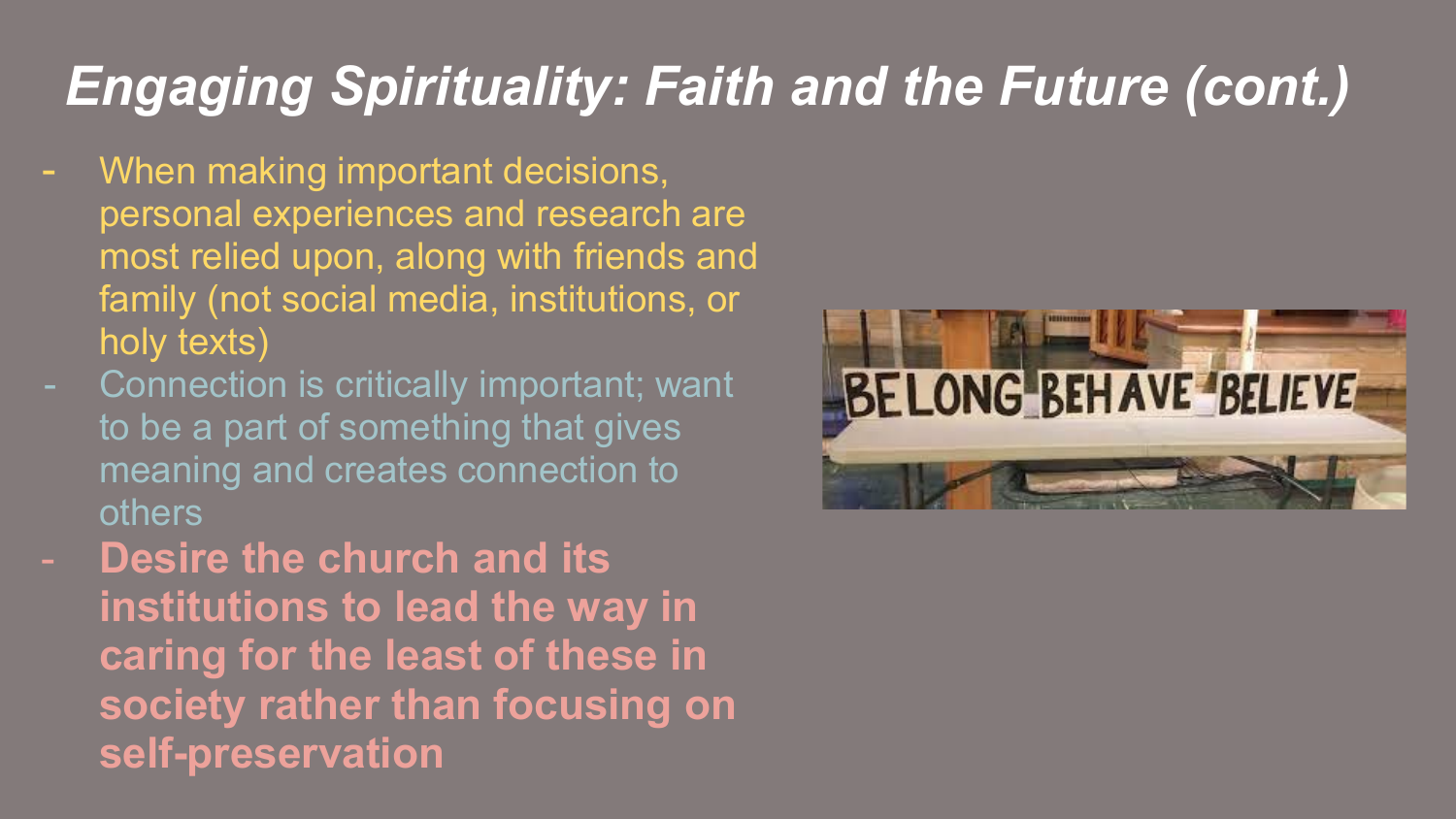### *Innovation and Inspiration: What's New in the UCC?*

| Themes across applications                   | % of ministries reflecting this theme |
|----------------------------------------------|---------------------------------------|
| Specific articulation of Queer support       | 65%                                   |
| Religious healing/making new religious home  | 51.67%                                |
| NOT focused on Sunday morning                | 23.33%                                |
| Interfaith aspects                           | 20.05%                                |
| Missional organization connected to a church | 20%                                   |
| Food justice                                 | 18.33%                                |
| Digital and/or online ministries             | 16.67%                                |
| Specific focus on youth/children             | 11.67%                                |
| Focus on homelessness and/or ending poverty  | 10%                                   |
| Bilingual                                    | 8.33%                                 |
| Focus on small groups                        | 6.67%                                 |
| Storytelling                                 | 6.67%                                 |
| Explicit activism and community organizing   | 5%                                    |
| Specific focus on Native/Indigenous support  | 5%                                    |
| <b>Bar-based ministry</b>                    | 5%                                    |
| <b>Revitalizing Sunday worship</b>           | 5%                                    |

**Reports on New and Renewing Spiritual Communities funded by the National UCC**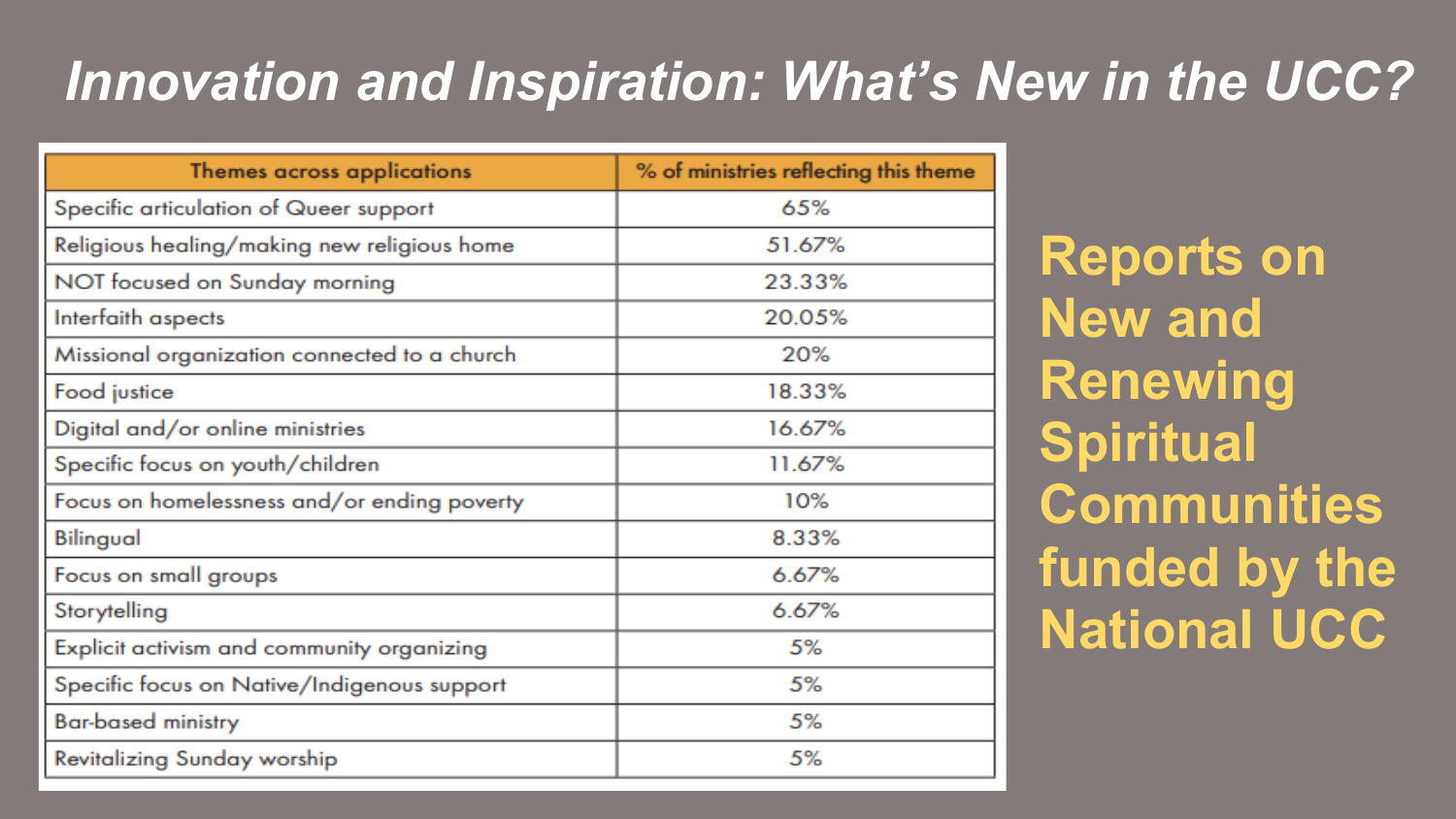#### **Reimagining Theological Education: Student and Ministry Trends**

#### **Seminary Students**

- Spread throughout the U.S. (and beyond)
- Less affiliation with mainline denominational traditions; more non-Christian and interfaith students who seek to do meaningful work in the world
- Majority are second-third career, working full-time (or multiple parttime jobs) and going to school, and/or caring for families
- Increasing percentage of LGBTQIA+ students and students of color
- Those within mainline traditions are seeking to lead inclusive, justicefocused ministries.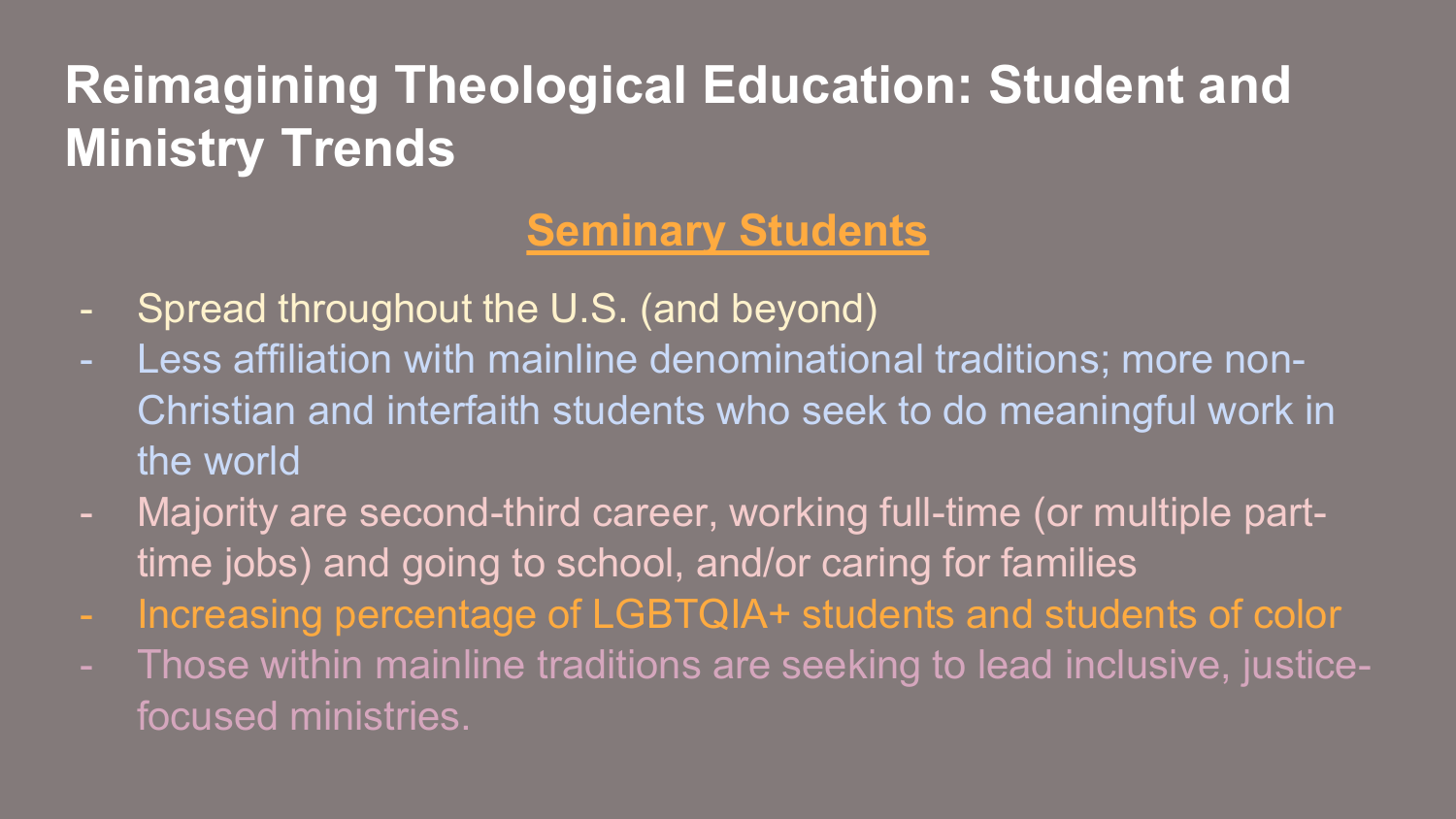#### **New and Emerging Ministry Paths**

❖ Community / **Movement Chaplaincy ❖ Spiritual** ❖ Social Justice / Community-Based / **Decolonial Ministries** 

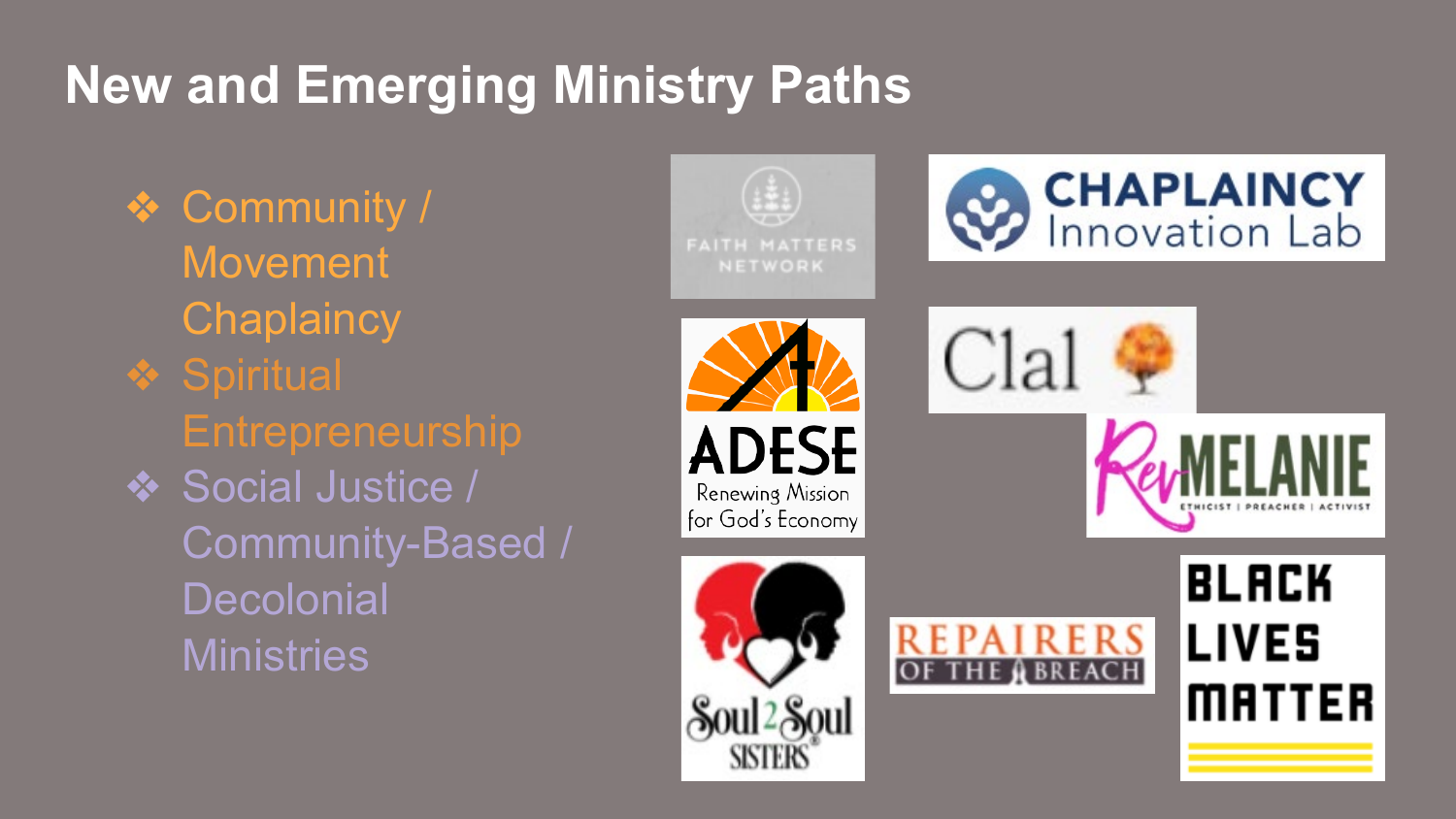#### **New and Emerging Educational Initiatives**

- ❖ **Frontline Faith**  new online education initiative of the UCC: <https://www.frontlinefaith.org>
- ❖ **LIFE Program at Eden Seminary**  offers educational opportunities
- ❖ **Walker Leadership Institute at Eden Seminary**  focuses on business and organizational leadership: <https://www.eden.edu/walker-leadership-institute/>
- ❖ **Wednesday Gatherings at Chicago Theological Seminary**  [online during lunch time: https://www.ctschicago.edu/wednesday](https://www.ctschicago.edu/wednesday-gatherings/)gatherings/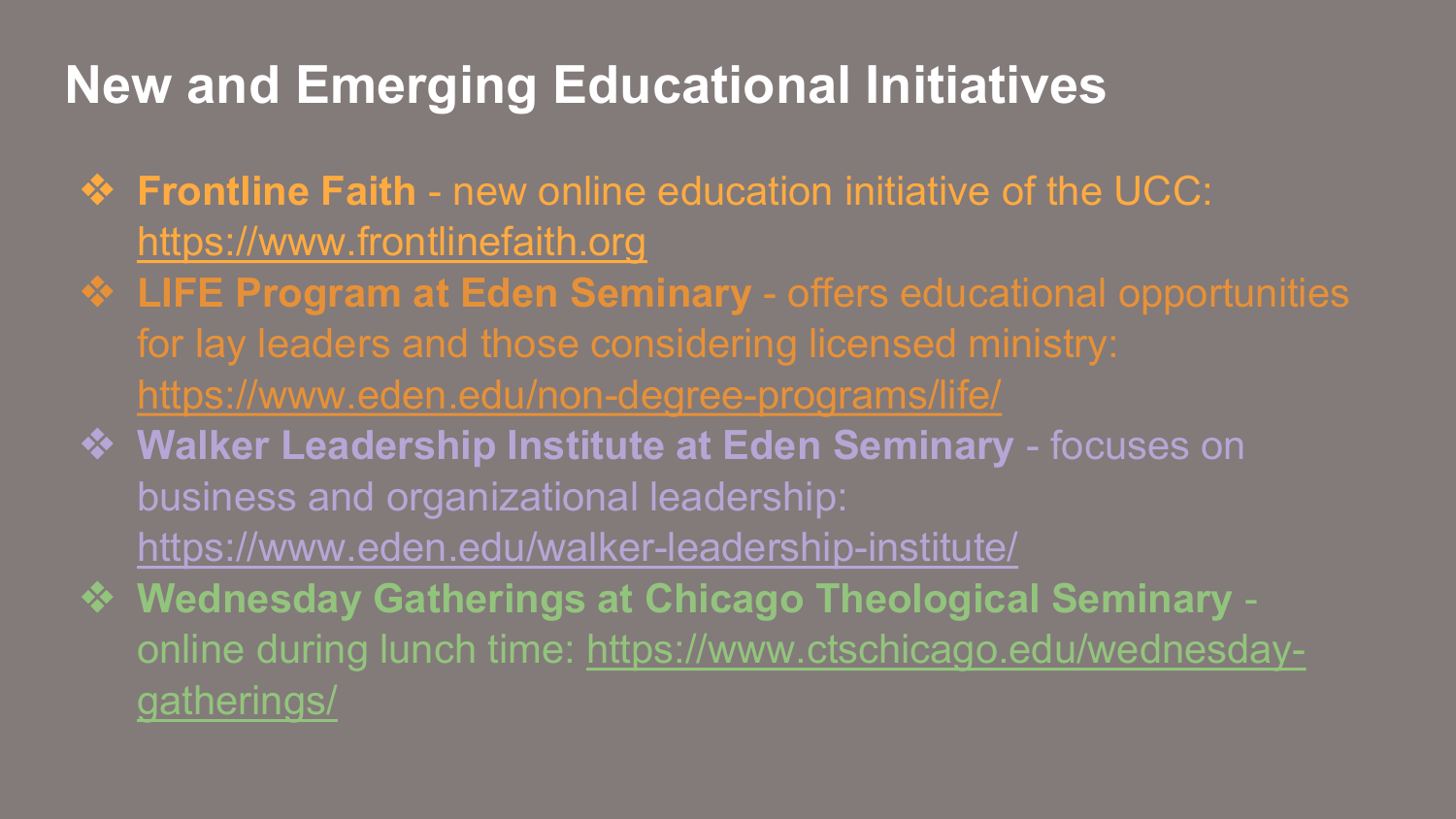#### **New and Emerging Religious Issues**









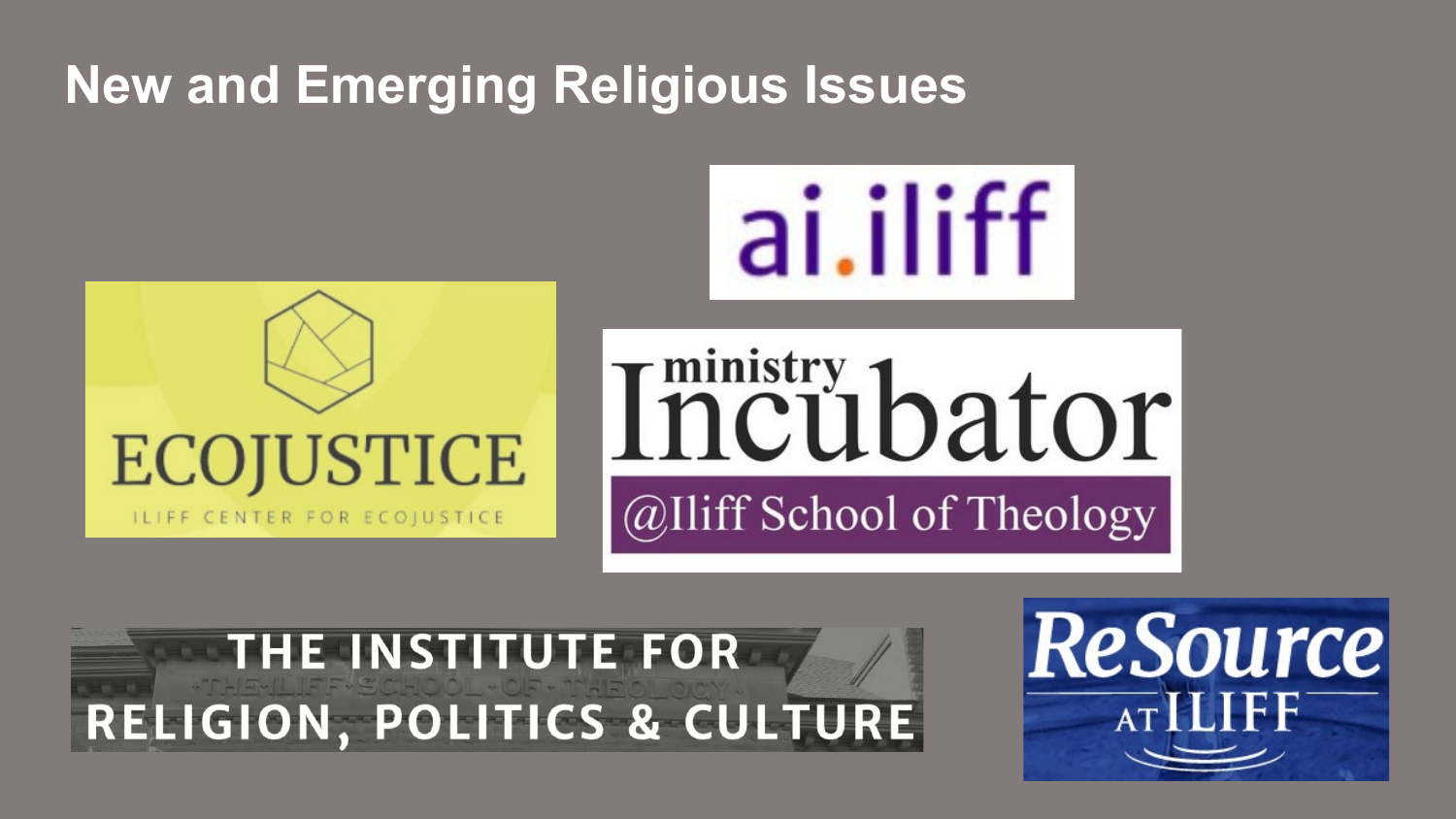

Course Introduction

Week 1 - October 26: Debunking Myths and Defining Vitality Week 2 - November 2: Discerning Ministry Visions Week 3 - November 9: Planning and Living into the Vision Week 4 - November 16: Putting It All Together

Because of the shifts in traditional church attendance, especially in rural settings, many churches are struggling to see how they can best serve the needs of their communities. This course seeks to reframe the idea of "vitality" as it is traditionally conceptualized in ministry, by looking through the lens of liberation theology.

Time: Tuesday evenings, from 6:30 to 8:00 pm MST Dates: Tuesdays beginning October 26th and ending November 16th Course Leader: Dr. Kristina Lizardy-Hajbi, Assistant Professor of Leadership and Formation, and the Director of the Office of Professional Formation

Registration Cost: \$25 per individual or \$50 per group (no limit on group size)

#### **[Registration Link](https://interland3.donorperfect.net/weblink/weblink.aspx?name=E345509&id=46)**